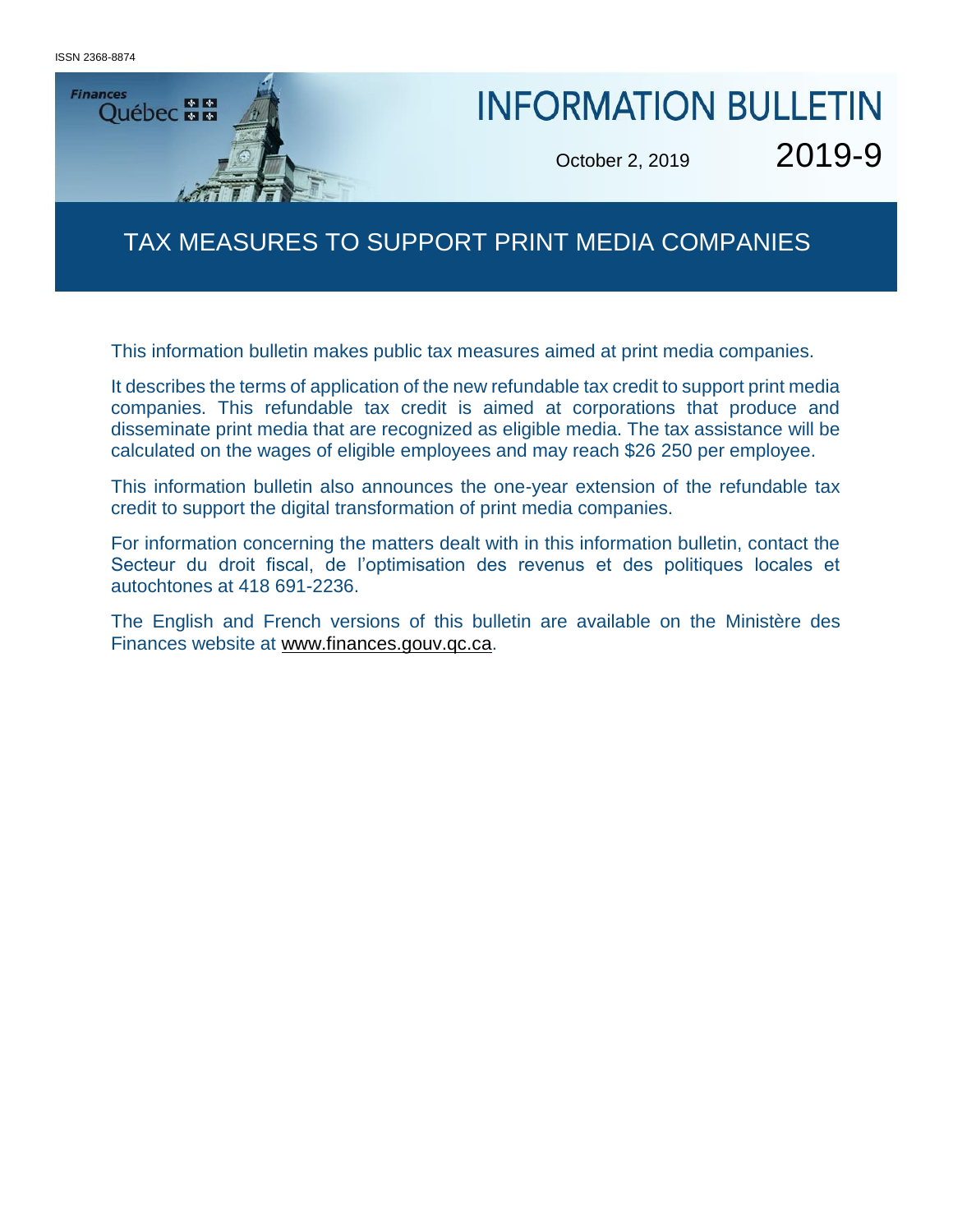#### **TAX MEASURES TO SUPPORT PRINT MEDIA COMPANIES**

| 1. INTRODUCTION OF A REFUNDABLE TAX CREDIT TO SUPPORT PRINT |
|-------------------------------------------------------------|
| 2. EXTENSION OF THE REFUNDABLE TAX CREDIT TO SUPPORT THE    |

**DIGITAL TRANSFORMATION OF PRINT MEDIA COMPANIES....................................... 9**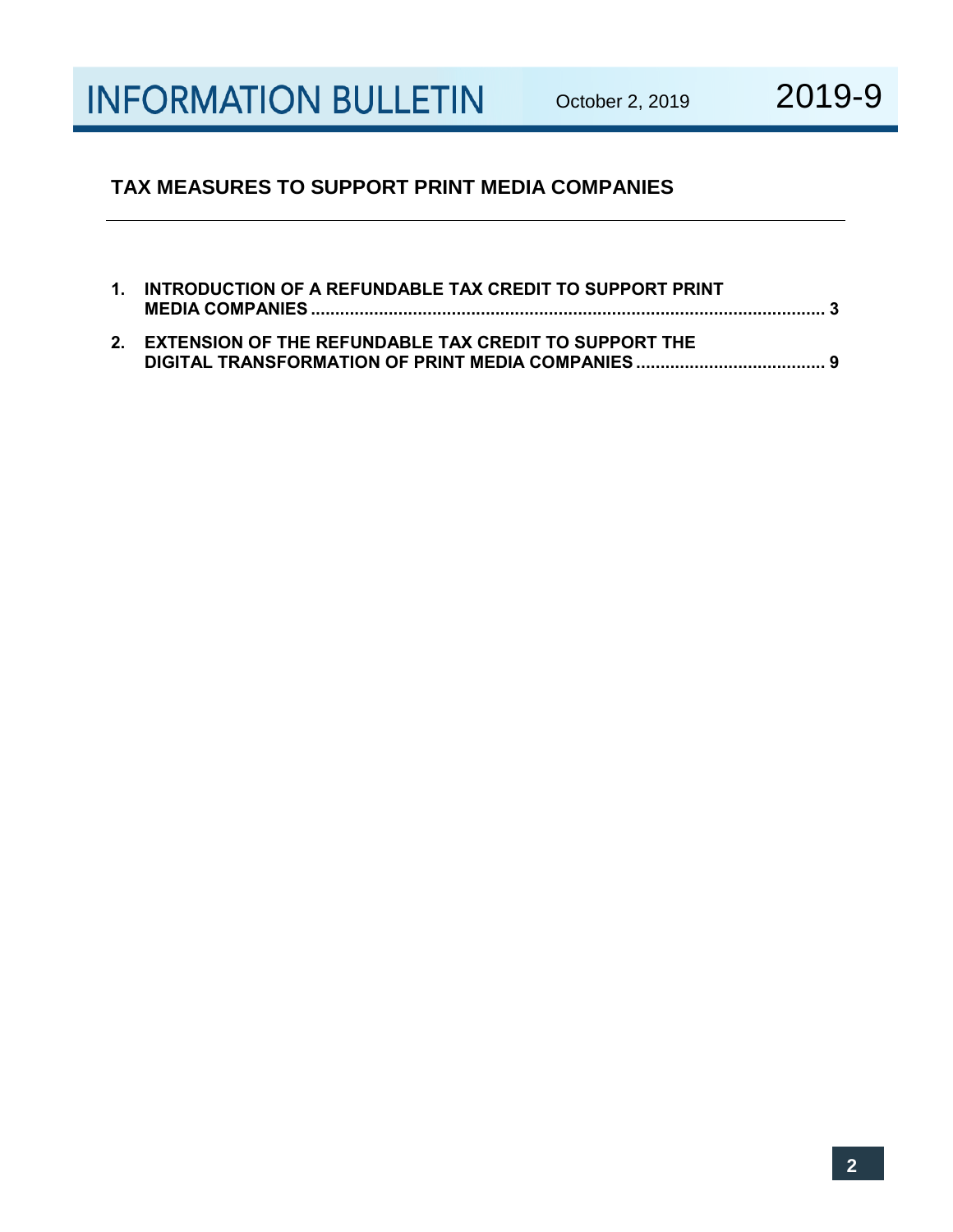Print media are essential to disseminate quality information of public interest throughout the territory and to support a diversity of ideas, which is needed in a democratic society.

However, the traditional business model of periodicals and daily papers has been significantly affected by the digital revolution.

Over the past few years, the Gouvernement du Québec has implemented various assistance measures to support print media companies. Among other things, the government announced the refundable tax credit to support the digital transformation of print media companies in the March 27, 2018 Québec Economic Plan.<sup>1</sup>

Despite these measures, several print media companies are still facing significant financial difficulties, and the survival of some is at risk.

The government wishes to contribute more to safeguarding Québec print media and maintaining their original written content on general interest news specifically aimed at the Québec population. Consequently, amendments will be made to the tax legislation to introduce a refundable tax credit to support print media companies and to extend for one year the refundable tax credit to support the digital transformation of print media companies.

## **1. INTRODUCTION OF A REFUNDABLE TAX CREDIT TO SUPPORT PRINT MEDIA COMPANIES**

In short, eligible corporations will be able to claim a refundable tax credit at a rate of 35% calculated on qualified wages incurred after December 31, 2018, in respect of employees whose duties relate to the production of original written information content or to the carrying out of information technology activities relating to the production or dissemination of such content. This tax credit may reach \$26 250 annually per employee.

A corporation that is a member of an eligible partnership will also be able to claim this refundable tax credit for its share of qualified wages incurred by the eligible partnership.

The terms and conditions of this new refundable tax credit are described below.

#### ❑ **Eligible corporation**

The tax legislation will be amended so that the expression "eligible corporation" means, for a taxation year, a corporation, other than an excluded corporation, that, in the taxation year, carries on a business in Québec and has an establishment there and that, for that taxation year, holds a qualification certificate issued by Investissement Québec for the purposes of this refundable tax credit.

#### **Excluded corporation**

The expression "excluded corporation", for a taxation year, means:

 $-$  a corporation that is exempt from income taxes for the year;

l <sup>1</sup> MINISTÈRE DES FINANCES DU QUÉBEC, *The Québec Economic Plan – Additional Information 2018-2019,*  March 27, 2018*,* p. A.77 to A.85.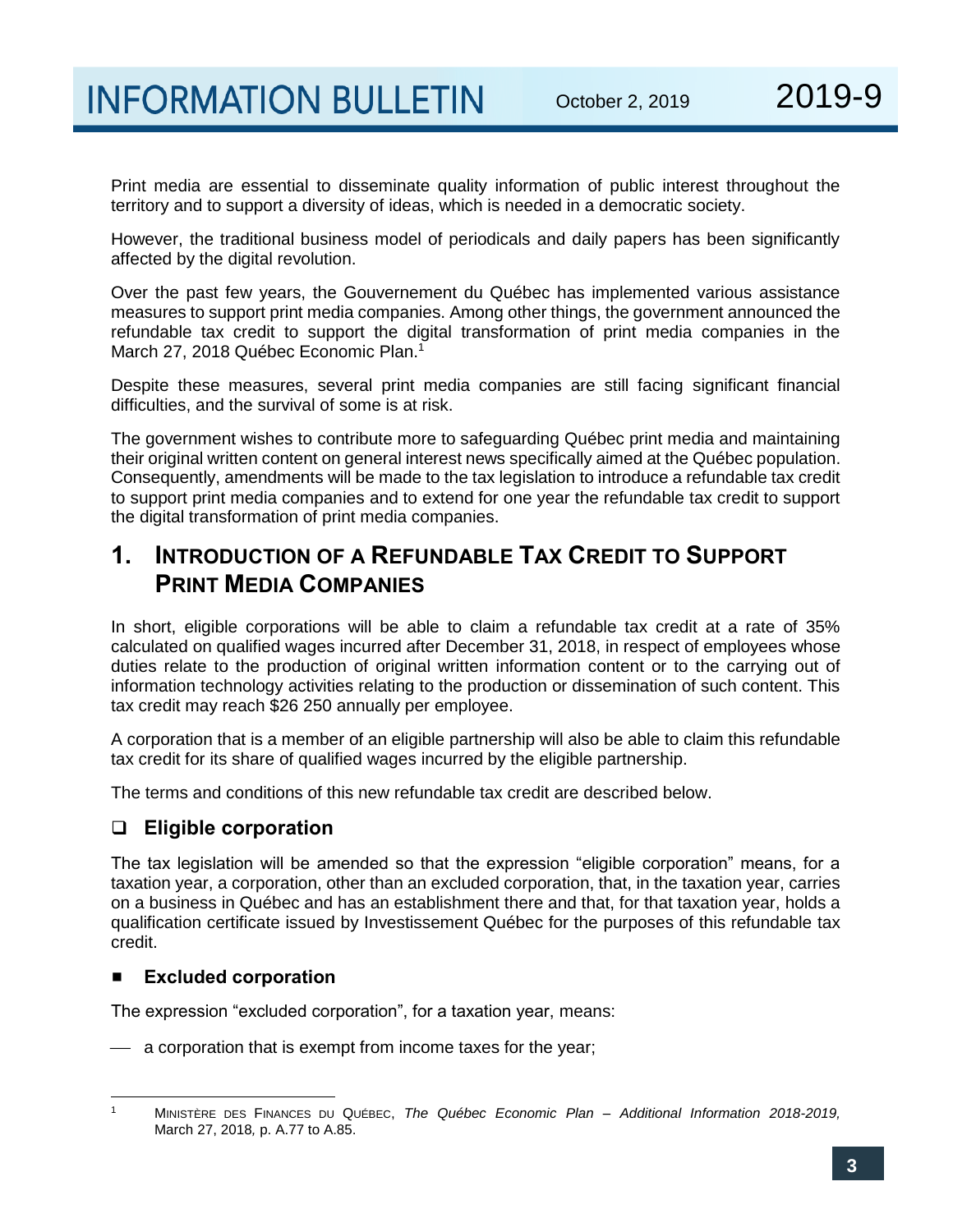- $\equiv$  a Crown corporation or a wholly controlled subsidiary of such a corporation;
- a corporation that, in the taxation year, carries on a broadcasting undertaking within the meaning of the *Broadcasting Act*. 2

#### ❑ **Eligible partnership**

The tax legislation will be amended so that the expression "eligible partnership" means, for a fiscal period, a partnership that, in that fiscal period, carries on a business in Québec and has an establishment there and that, for that fiscal period, holds a qualification certificate issued by Investissement Québec for the purposes of this refundable tax credit.

In addition, the partnership must not, in that fiscal period, carry on a broadcasting undertaking within the meaning of the *Broadcasting Act*. 3

#### ❑ **Qualification certificate**

The *Act respecting the sectoral parameters of certain fiscal measures* (Sectoral Act) will be amended so that a corporation or partnership must obtain, for a taxation year or fiscal period, as the case may be, a qualification certificate issued by Investissement Québec certifying that, in that taxation year or fiscal period, it has produced and disseminated a print media that is recognized as an eligible media.

The name of this eligible media and the address of the establishment in which the media newsroom is located must be indicated on the qualification certificate.

#### **Eligible media**

To be recognized as an eligible media, the media must consist in the production and daily or periodic dissemination – by means of a print publication, an information website or a mobile application dedicated to information – of original written information content, which must pertain to general interest news, be specifically intended for the Québec public and cover at least three of the following information topics:

- politics;
- ⎯ municipal affairs;
- ⎯ international sector;
- culture;
- ⎯ business and the economy;
- local interest news:
- ⎯ miscellaneous news items.

 $\overline{2}$ S.C. 1991, c.11, subsection 2(1).

<sup>3</sup> See previous note.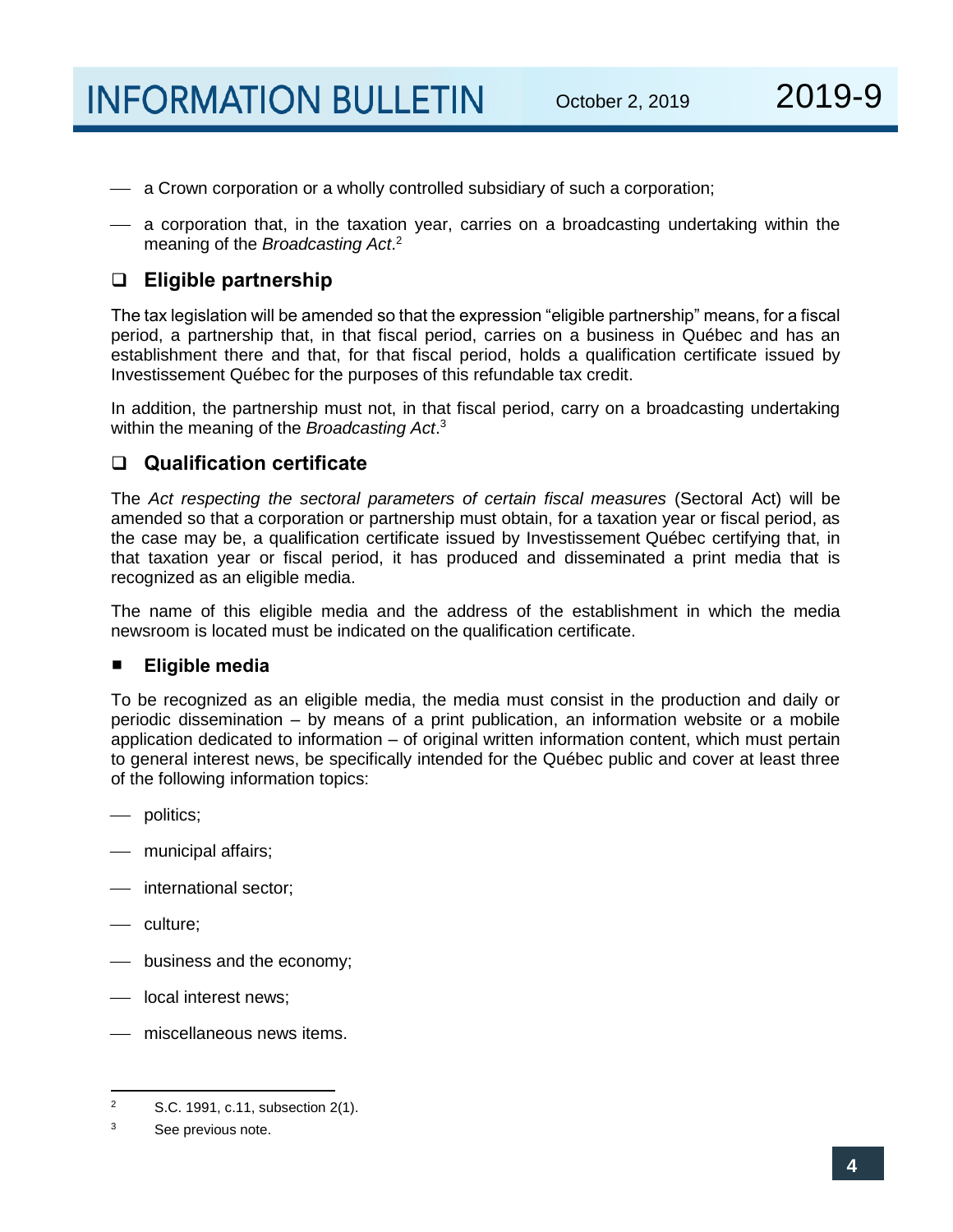A periodical media must be produced and disseminated at least ten times a year to be recognized as an eligible media.

The newsroom of that media must be located in an establishment situated in Canada of the corporation or partnership that produces and disseminates it and which brings together journalists responsible for the original written information content. This content may include news reports, profiles or interviews as well as analyzes, columns, investigative reports or editorials.

The following will not constitute original written information content:

- content from a press agency or another media;
- specialized content pertaining to a type of personal, recreational or professional activity and geared specifically towards a group, association or category of persons;
- content for which a compensation is paid by a third party or a partnership;
- ⎯ content of an advertising or promotional nature, such as an advertorial;
- ⎯ theme-based content on, for example, hunting and fishing, decoration or science.

In addition, a print media that includes, on an incidental basis, excluded content described above may nevertheless be recognized as an eligible media.

Moreover, in the case of a first application for a qualification certificate submitted to Investissement Québec, a corporation or partnership, as the case may be, must also demonstrate that the eligible media has been produced and disseminated for at least twelve months before the application.

#### ❑ **Calculating the refundable tax credit**

The tax legislation will be amended so that a corporation, other than an excluded corporation, may benefit, for a taxation year, from a refundable tax credit equal to the product obtained by multiplying, by a rate of 35%, the total of the following amounts:

- where the corporation is an eligible corporation for the taxation year, an amount equal to all amounts representing the qualified wages incurred by the corporation in respect of an eligible employee for the taxation year;
- ⎯ where the corporation is a member of an eligible partnership at the end of the partnership's fiscal period that ends in the corporation's taxation year, an amount equal to the corporation's share of all amounts representing the qualified wages incurred by the partnership in respect of an eligible employee for the fiscal period ended in the taxation year.

In this regard, a corporation's share of all amounts representing qualified wages incurred by an eligible partnership of which it is a member, at the end of a fiscal period, will be equal to the agreed proportion, in respect of the corporation for that fiscal period, of all such amounts.<sup>4</sup>

l

<sup>4</sup> *Taxation Act*, section 1.8. In short, the agreed proportion for a corporation that is a member of a partnership for a fiscal period means the proportion that the corporation's share of the partnership's income or loss for the fiscal period is of the partnership's income or loss for that fiscal period.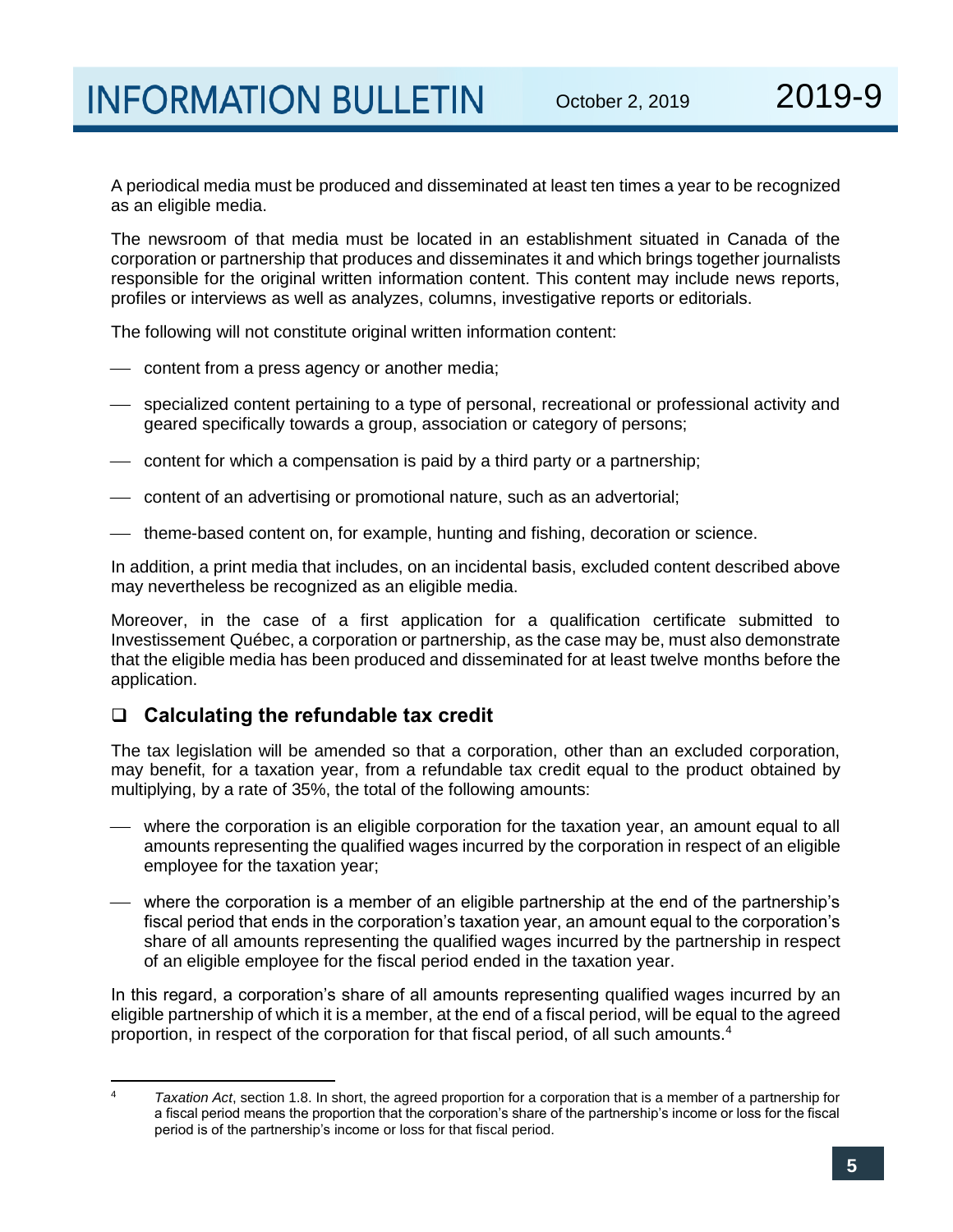#### ❑ **Qualified wages**

The tax legislation will be amended so that the expression "qualified wages" incurred in respect of an eligible employee by an eligible corporation, for a taxation year, or by an eligible partnership, for a fiscal period, means the lesser of the following amounts:

- ⎯ the wages that the corporation or partnership incurred after December 31, 2018, for part or all of the taxation year or fiscal period, in respect of the employee who qualified as an eligible employee of the corporation or partnership, as the case may be;
- $-$  the product obtained by multiplying \$75 000 by the ratio between the number of days in the taxation year or fiscal period in which the employee qualified as an eligible employee of the corporation or partnership, as the case may be, out of 365 days.

However, when the taxation year of the eligible corporation or the fiscal period of the eligible partnership includes January 1, 2019, the qualified wages incurred in respect of an eligible employee, for that taxation year or fiscal period, may not exceed the product obtained by multiplying \$75 000 by the ratio between the number of days in the taxation year or the fiscal period after December 31, 2018, during which the employee qualified as an eligible employee of the corporation or partnership, as the case may be, over 365 days.

#### **Wages**

The wages incurred by an eligible corporation or partnership in respect of an eligible employee for a taxation year or fiscal period, as the case may be, will mean the wages calculated in accordance with the *Taxation Act* and which the corporation or partnership will incur, for that taxation year or fiscal period, in respect of that employee.

The amount of wages incurred in respect of an eligible employee for a taxation year or fiscal period, as the case may be, shall be reduced by the amount of any government or non-government assistance as well as any benefit or advantage attributable to such wages, according to the usual rules.

However, government or non-government assistance will not include an amount deemed to have been paid on account of federal income tax for a taxation year under the refundable labour tax credit granted to qualifying journalism organizations.<sup>5</sup>

#### ❑ **Eligible employee**

The tax legislation will be amended so that the expression "eligible employee" of an eligible corporation, for a taxation year, or an eligible partnership, for a fiscal period, means an employee of the corporation or partnership, as the case may be, in respect of which Investissement Québec has issued to the corporation or partnership a qualification certificate stating that the employee is an eligible employee for part or all of the taxation year or fiscal period, other than an employee who was excluded at a given period of time during that taxation year or fiscal period.

<sup>-&</sup>lt;br>5 *Income Tax Act*, subsection 125.6(2).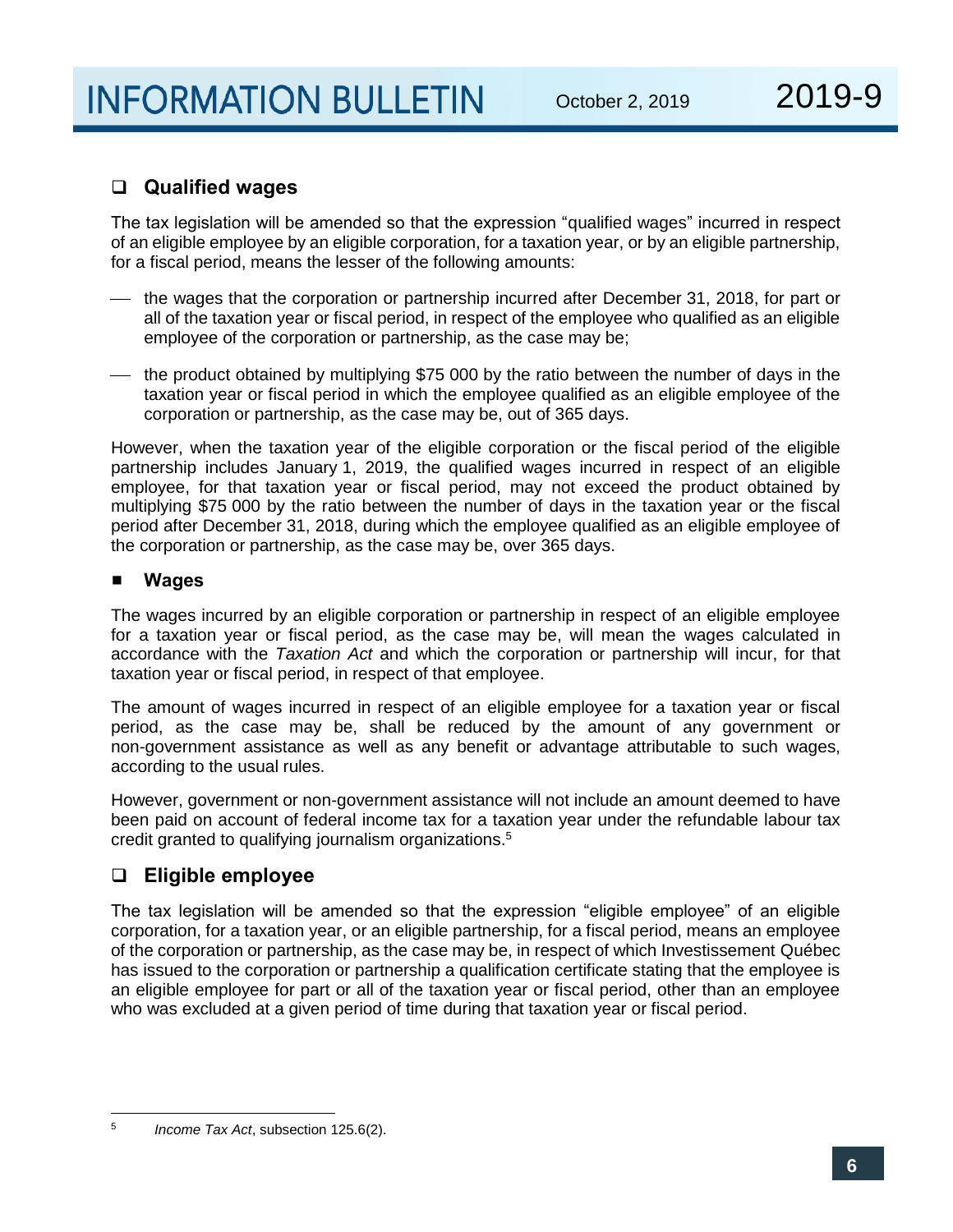In order to qualify as an eligible employee, an employee must also report for work at an establishment situated in Québec of the eligible corporation or partnership, in accordance with the usual rules.<sup>6</sup>

In addition, an employee who reports for work at an establishment situated in Canada outside Québec<sup>7</sup> of the eligible corporation or eligible partnership may, subject to the following, qualify as an eligible employee.

Such an employee of an establishment situated in Canada outside Québec will only qualify as an eligible employee for all or part of a taxation year or fiscal period if the number of eligible employees who report for work at an establishment situated in Québec of the eligible corporation, for a taxation year, or the eligible partnership, for a fiscal period, represents 75% or more of the total number of eligible employees of the corporation or the partnership, as the case may be, for the taxation year or fiscal period.

#### **Excluded employee**

An excluded employee, at a given period of time, means:

- ⎯ where the employer is a corporation, an employee who, at that time, is a specified shareholder $<sup>8</sup>$  of that corporation or, where that corporation is a cooperative, a specified</sup> member of that corporation;
- ⎯ where the employer is a partnership, an employee who, at that time, is either a member of the partnership or an employee not dealing at arm's length with the member of the partnership, or a specified shareholder or specified member, as the case may be, of that member.

A specified member, at a given period of time, of a corporation that is a cooperative will mean a member having, directly or indirectly, at that time, at least 10% of the votes at a meeting of the members of the cooperative or a person not dealing at arm's length with that specified member.

### ❑ **Employee certificate**

The Sectoral Act will be amended so that an eligible corporation or partnership must obtain, for a taxation year or fiscal period, as the case may be, a certificate for each employee in respect of whom the refundable tax credit is claimed, in relation to the wages it has incurred for that employee for that taxation year or fiscal period.

 $\mathbf{r}$ <sup>6</sup> For example, an employee who reports for work both at an establishment of the corporation situated in Québec and at another establishment of the corporation situated outside Québec is deemed to report for work at the establishment of the corporation situated in Québec, if the employee does not report for work mainly at the corporation's establishment situated outside Québec.

 $7$  The applicable rules to determine whether an employee reports to work at an establishment situated in Québec will be modified accordingly and used to determine whether the employee reports to work at an establishment situated in Canada outside Québec.

<sup>&</sup>lt;sup>8</sup> A specified shareholder of a corporation at a given period of time includes a taxpayer who owns, directly or indirectly at that time, 10% or more of the issued shares of any class of the capital stock of the corporation or any other related corporation and a person not dealing at arm's length with such taxpayer.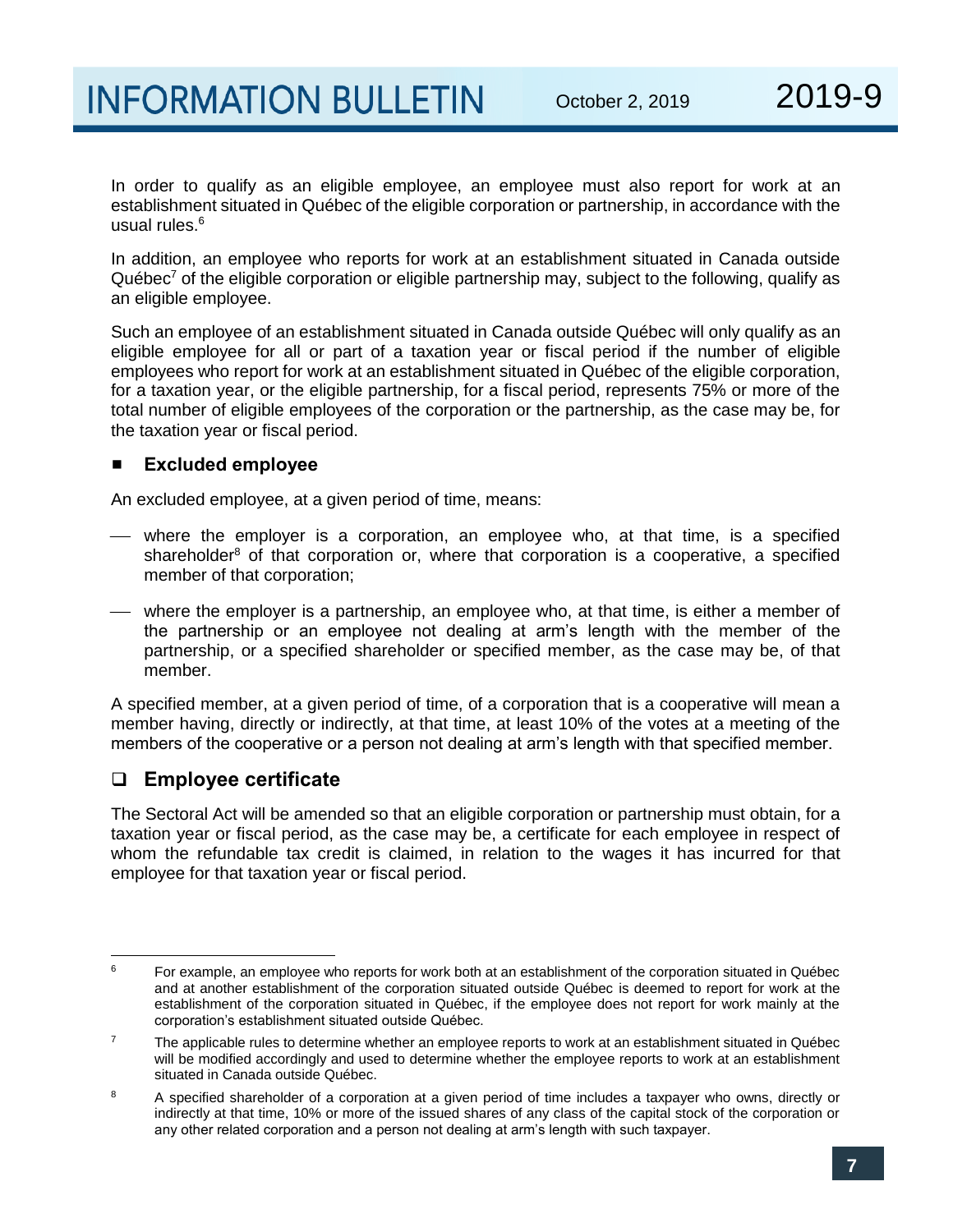A certificate may only be issued in respect of an employee for a taxation year or fiscal period if the employee meets the following conditions for that taxation year or fiscal period:

- the employee worked for the corporation or partnership, as the case may be, at least 26 hours per week, for an expected minimum period of 40 weeks;
- the employee's duties were devoted, for all or part of the taxation year or fiscal period, in a proportion of at least 75%, to directly undertaking or supervising activities relating to the production of original written information content for dissemination purposes in an eligible media of the corporation or partnership, as the case may be, or to the carrying out of information technology activities related to the production or dissemination of such content.

For greater clarity, the production of original written information content will include research, information gathering, fact checking, photography, writing, editing, design and other content-preparation activities.

Similarly, the following will constitute an information technology activity:

- management or operation of computer systems, application or technology infrastructure;
- operation of a customer relations management service;
- management or operation of a marketing information system designed to raise the visibility of the media and promote it to an existing or potential clientele;
- ⎯ any other activity of a similar nature that could be called a management or operating activity for the purposes of the eligible media.

Furthermore, tasks related to digital conversion activities of a print media<sup>9</sup> and administrative tasks of an individual may not be considered as part of the functions of undertaking or supervising activities related to the production of original written information content or the carrying out of information technology activities. In this regard, administrative tasks include those related to operations management, accounting, finance, legal affairs, public relations, communications, contract prospecting, and human and material resources management.

#### ❑ **Other terms and conditions**

The tax legislation will be amended so that the refundable tax credit, or part of it, as the case may be, will be recovered by means of a special tax, in accordance with the usual rules, where a certificate issued by Investissement Québec for the purposes of the refundable tax credit is revoked.

<sup>9</sup> These activities are those described in the first and second paragraphs of section 18.12 of Schedule A of the Sectoral Act.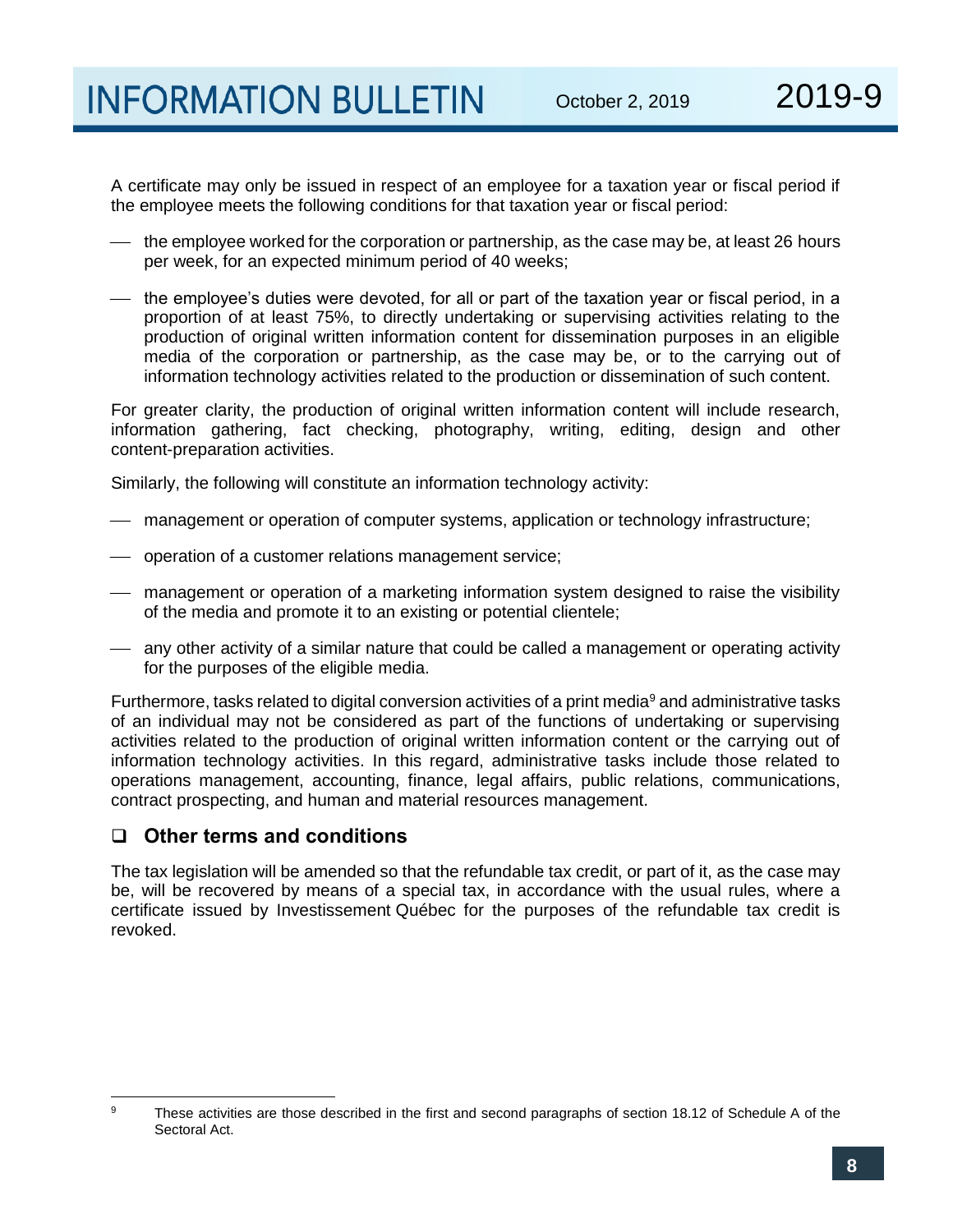In addition, the Sectoral Act provides for the period during which the request for issuance of a certificate or other sectoral document must be submitted to the sectoral body responsible for administering the sectoral parameters of a refundable tax credit. This period is, in short, the period that ends nine months after the day following the filing due date applicable to the corporation for the taxation year for which the document is requested, or the day following the end date of the fiscal period of the partnership for which the document is requested, as the case may be.<sup>10</sup>

The Sectoral Act will be amended so that, for the purposes of this refundable tax credit, a certificate application must be made no later than the end date of the nine-month period beginning on the day that follows the publication of the information bulletin if the end of that period is later than the one already provided for in the Sectoral Act.

Similarly, the tax legislation stipulates, in short, that a corporation must submit to Revenu Québec, no later than at the end of the twelve-month period that begins on the filing due date applicable to the taxation year for which the corporation is claiming a refundable tax credit, the documents supporting this claim.<sup>11</sup>

The tax legislation will be amended so that, for the purposes of this refundable tax credit, a corporation must submit to Revenu Québec, for a taxation year, the documents supporting the claim for a refundable tax credit no later than at the end of the twelve-month period that begins on the day following the publication of the information bulletin if the end of that period is later than the one already provided for in the tax legislation for that taxation year.

## **2. EXTENSION OF THE REFUNDABLE TAX CREDIT TO SUPPORT THE DIGITAL TRANSFORMATION OF PRINT MEDIA COMPANIES**

In brief, a qualified corporation that, for a taxation year, incurs eligible digital conversion costs, for that taxation year, may benefit from the refundable tax credit to support the digital transformation of print media companies<sup>12</sup> in respect of these costs. This tax credit is calculated at a rate of 35%. Qualified corporations may benefit from tax assistance of up to \$7 million for a taxation year.

To be qualified, a corporation must, for a taxation year, carry on a business in Québec and have an establishment there in that taxation year, among other things. The corporation must also hold, for that taxation year, a qualification certificate issued by Investissement Québec certifying that, in that taxation year, it has produced and disseminated on a daily or periodic basis a print or digital information media including original written information content intended specifically for the Québec public, pertaining to general interest news and covering at least three eligible topics such as politics, business and the economy, and the international, cultural or municipal sector. The newsroom of the eligible media must also be situated in Québec.

The tax assistance is granted to an qualified corporation who carries out eligible digital conversion activities for an eligible media, that is, in particular, activities relating to the development of information systems or the integration of technology infrastructure that is directly linked to the initiation or continuation of the eligible media's digital conversion.

 $10$ Sectoral Act, section 9.1.

<sup>11</sup> *Taxation Act*, section 1029.6.0.1.2.

 $12$  A corporation that is a member of a qualified partnership may also, under certain conditions, claim this refundable tax credit in respect of its shares of eligible digital conversion costs incurred by the partnership.